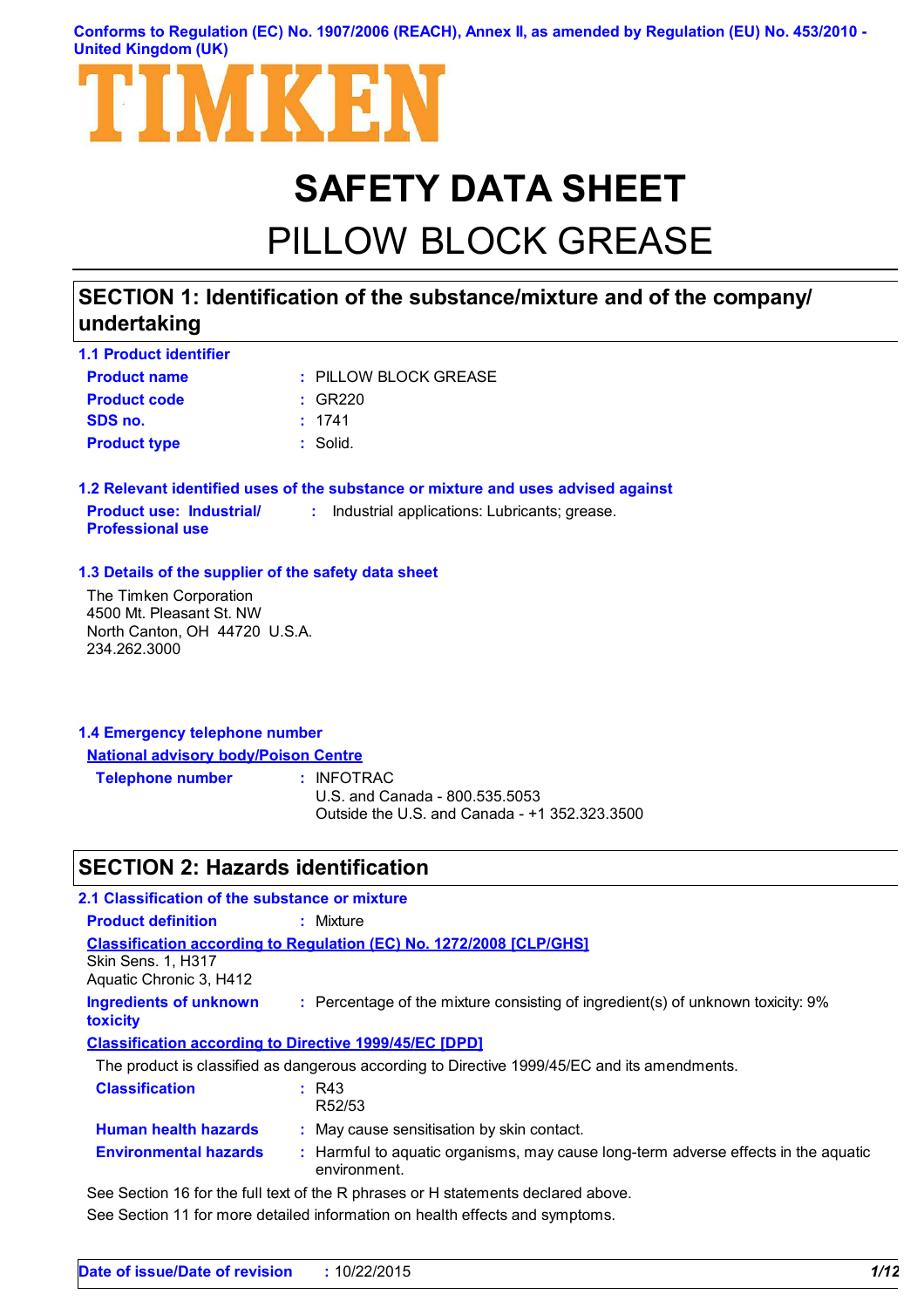### **SECTION 2: Hazards identification**

| <b>2.2 Label elements</b>                                                                                                                                       |                                                                                                                        |
|-----------------------------------------------------------------------------------------------------------------------------------------------------------------|------------------------------------------------------------------------------------------------------------------------|
| <b>Hazard pictograms</b>                                                                                                                                        |                                                                                                                        |
| <b>Signal word</b>                                                                                                                                              | : Warning                                                                                                              |
| <b>Hazard statements</b>                                                                                                                                        | : May cause an allergic skin reaction.<br>Harmful to aquatic life with long lasting effects.                           |
| <b>Precautionary statements</b>                                                                                                                                 |                                                                                                                        |
| <b>Prevention</b>                                                                                                                                               | : Wear protective gloves. Avoid release to the environment. Avoid breathing dust.                                      |
| <b>Response</b>                                                                                                                                                 | : IF ON SKIN: Wash with plenty of soap and water. If skin irritation or rash occurs:<br>Get medical attention.         |
| <b>Storage</b>                                                                                                                                                  | : Not applicable.                                                                                                      |
| <b>Disposal</b>                                                                                                                                                 | : Dispose of contents and container in accordance with all local, regional, national and<br>international regulations. |
| <b>Hazardous ingredients</b>                                                                                                                                    | : 3,3'-dicyclohexyl-1,1'-methylenebis(4,1-phenylene)diurea                                                             |
| <b>Supplemental label</b><br>elements                                                                                                                           | : Not applicable.                                                                                                      |
| <b>Annex XVII - Restrictions</b><br>on the manufacture,<br>placing on the market and<br>use of certain dangerous<br>substances, mixtures and<br><b>articles</b> | : Not applicable.                                                                                                      |
| <b>Special packaging requirements</b>                                                                                                                           |                                                                                                                        |
| <b>Containers to be fitted</b><br>with child-resistant<br>fastenings                                                                                            | : Not applicable.                                                                                                      |
| <b>Tactile warning of danger</b>                                                                                                                                | : Not applicable.                                                                                                      |
| <b>2.3 Other hazards</b>                                                                                                                                        |                                                                                                                        |
| Other hazards which do                                                                                                                                          | : None known.                                                                                                          |

**not result in classification**

### **SECTION 3: Composition/information on ingredients**

| <b>Substance/mixture</b>                                                                             | : Mixture                              |               |            |                                               |             |
|------------------------------------------------------------------------------------------------------|----------------------------------------|---------------|------------|-----------------------------------------------|-------------|
|                                                                                                      |                                        |               |            | <b>Classification</b>                         |             |
| <b>Product/ingredient</b><br>name                                                                    | <b>Identifiers</b>                     | $\frac{9}{6}$ | 67/548/EEC | <b>Regulation (EC) No.</b><br>1272/2008 [CLP] | <b>Type</b> |
| 3,3'-dioctadecyl-1,1'-<br>methylenebis(4,<br>1-phenylene) diurea                                     | EC: 406-690-3                          | $3 - 7$       | <b>R53</b> | Aquatic Chronic 4, H413                       | $[1]$       |
|                                                                                                      | CAS: 43136-14-7<br>Index: 616-095-00-2 |               |            |                                               |             |
| Urea, N-[4-[[4-[[<br>(cyclohexylamino)<br>carbonyl]amino]phenyl]<br>methyl]phenyl]-N'-<br>octadecyl- | CAS: 154099-21-5                       | $3 - 7$       | N; R51/53  | Aquatic Chronic 2, H411                       | $[1]$       |
| $3,3'-divclohexyl-1,1'-$<br>methylenebis(4,<br>1-phenylene) diurea                                   | IEC: 406-370-3                         | $3 - 7$       | R43        | Skin Sens. 1, H317                            | $[1]$       |
|                                                                                                      | <b>CAS: TSCA Accession</b><br>128939   |               | <b>R53</b> | Aquatic Chronic 4, H413                       |             |
| Date of issue/Date of revision                                                                       | : 10/22/2015                           |               |            |                                               | 2/12        |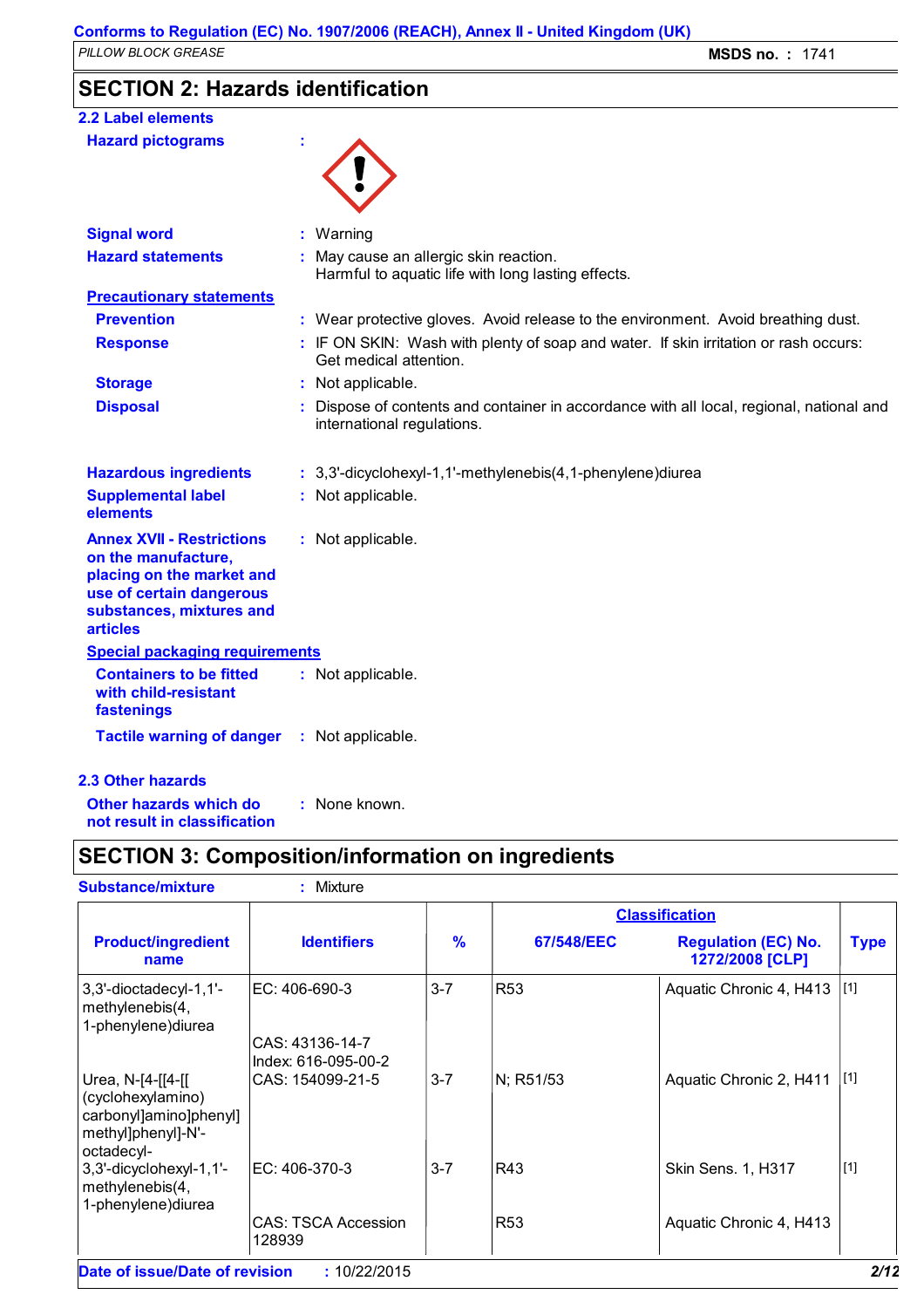#### **SECTION 3: Composition/information on ingredients**

|                                        | Index: 616-094-00-7 |     |                                                       |                                                     |     |
|----------------------------------------|---------------------|-----|-------------------------------------------------------|-----------------------------------------------------|-----|
| (GHS) Amine neutral<br>alkyl phosphate |                     | 1-5 | Xn: R21                                               | Acute Tox. 4, H312                                  | [1] |
|                                        |                     |     | Xi; R36/38                                            | Skin Irrit. 2, H315<br>Eye Irrit. 2, H319           |     |
|                                        |                     |     | See Section 16 for                                    | See Section 16 for the                              |     |
|                                        |                     |     | the full text of the R-<br>phrases declared<br>above. | full text of the H<br>statements declared<br>above. |     |
|                                        |                     |     |                                                       |                                                     |     |

There are no additional ingredients present which, within the current knowledge of the supplier and in the concentrations applicable, are classified as hazardous to health or the environment, are PBTs or vPvBs or have been assigned a workplace exposure limit and hence require reporting in this section.

Type

[1] Substance classified with a health or environmental hazard

[2] Substance with a workplace exposure limit

[3] Substance meets the criteria for PBT according to Regulation (EC) No. 1907/2006, Annex XIII

[4] Substance meets the criteria for vPvB according to Regulation (EC) No. 1907/2006, Annex XIII

[5] Substance of equivalent concern

Occupational exposure limits, if available, are listed in Section 8.

#### **SECTION 4: First aid measures**

| <b>4.1 Description of first aid measures</b> |                                                                                                                                                                                                                                                                                                                                                                                                                                                                                                                                                                                                                                                                                                                                                                                                                              |
|----------------------------------------------|------------------------------------------------------------------------------------------------------------------------------------------------------------------------------------------------------------------------------------------------------------------------------------------------------------------------------------------------------------------------------------------------------------------------------------------------------------------------------------------------------------------------------------------------------------------------------------------------------------------------------------------------------------------------------------------------------------------------------------------------------------------------------------------------------------------------------|
| <b>Eye contact</b>                           | : Immediately flush eyes with plenty of water, occasionally lifting the upper and lower<br>eyelids. Check for and remove any contact lenses. Continue to rinse for at least 10<br>minutes. Get medical attention if irritation occurs.                                                                                                                                                                                                                                                                                                                                                                                                                                                                                                                                                                                       |
| <b>Inhalation</b>                            | : Remove victim to fresh air and keep at rest in a position comfortable for breathing. If<br>not breathing, if breathing is irregular or if respiratory arrest occurs, provide artificial<br>respiration or oxygen by trained personnel. It may be dangerous to the person<br>providing aid to give mouth-to-mouth resuscitation. Get medical attention if adverse<br>health effects persist or are severe. If unconscious, place in recovery position and<br>get medical attention immediately. Maintain an open airway. Loosen tight clothing<br>such as a collar, tie, belt or waistband. In case of inhalation of decomposition<br>products in a fire, symptoms may be delayed. The exposed person may need to be<br>kept under medical surveillance for 48 hours.                                                       |
| <b>Skin contact</b>                          | : Wash with plenty of soap and water. Remove contaminated clothing and shoes.<br>Wash contaminated clothing thoroughly with water before removing it, or wear gloves.<br>Continue to rinse for at least 10 minutes. Get medical attention. In the event of any<br>complaints or symptoms, avoid further exposure. Wash clothing before reuse.<br>Clean shoes thoroughly before reuse.                                                                                                                                                                                                                                                                                                                                                                                                                                        |
| <b>Ingestion</b>                             | : Wash out mouth with water. Remove dentures if any. Remove victim to fresh air and<br>keep at rest in a position comfortable for breathing. If material has been swallowed<br>and the exposed person is conscious, give small quantities of water to drink. Stop if<br>the exposed person feels sick as vomiting may be dangerous. Do not induce<br>vomiting unless directed to do so by medical personnel. If vomiting occurs, the head<br>should be kept low so that vomit does not enter the lungs. Get medical attention if<br>adverse health effects persist or are severe. Never give anything by mouth to an<br>unconscious person. If unconscious, place in recovery position and get medical<br>attention immediately. Maintain an open airway. Loosen tight clothing such as a<br>collar, tie, belt or waistband. |
| <b>Protection of first-aiders</b>            | : No action shall be taken involving any personal risk or without suitable training. It<br>may be dangerous to the person providing aid to give mouth-to-mouth resuscitation.<br>Wash contaminated clothing thoroughly with water before removing it, or wear gloves.                                                                                                                                                                                                                                                                                                                                                                                                                                                                                                                                                        |

#### **4.2 Most important symptoms and effects, both acute and delayed**

| <b>Potential acute health effects</b> |                                                     |
|---------------------------------------|-----------------------------------------------------|
| Eye contact                           | : No known significant effects or critical hazards. |
| <b>Inhalation</b>                     | : No known significant effects or critical hazards. |
| <b>Skin contact</b>                   | : May cause an allergic skin reaction.              |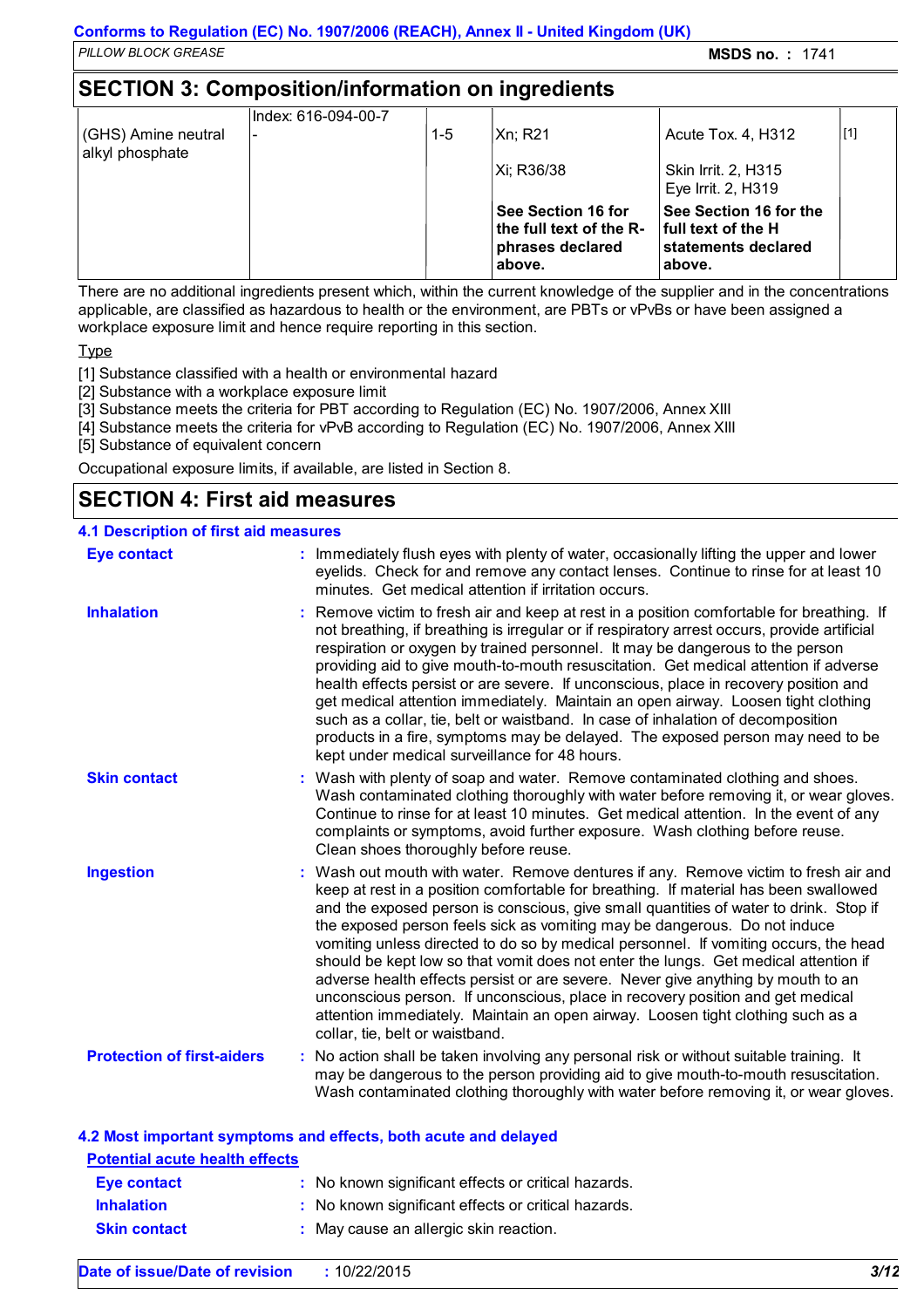*PILLOW BLOCK GREASE* **MSDS no. :** 1741

| <b>SECTION 4: First aid measures</b> |  |
|--------------------------------------|--|
|--------------------------------------|--|

| <b>Ingestion</b>                        | : No known significant effects or critical hazards.                                                                                                                      |
|-----------------------------------------|--------------------------------------------------------------------------------------------------------------------------------------------------------------------------|
| <b>Over-exposure signs/symptoms</b>     |                                                                                                                                                                          |
| Eye contact                             | : No specific data.                                                                                                                                                      |
| <b>Inhalation</b>                       | : No specific data.                                                                                                                                                      |
| <b>Skin contact</b>                     | : Adverse symptoms may include the following:<br>irritation<br>redness                                                                                                   |
| <b>Ingestion</b>                        | : No specific data.                                                                                                                                                      |
|                                         | 4.3 Indication of any immediate medical attention and special treatment needed                                                                                           |
| <b>Notes to physician</b>               | : In case of inhalation of decomposition products in a fire, symptoms may be delayed.<br>The exposed person may need to be kept under medical surveillance for 48 hours. |
| <b>Specific treatments</b>              | : No specific treatment.                                                                                                                                                 |
| <b>SECTION 5: Firefighting measures</b> |                                                                                                                                                                          |
| 5.1 Extinguishing media                 |                                                                                                                                                                          |
| <b>Cuitable oxtinguiching</b>           | . Llee an extinquiching agent suitable for the surrounding fire                                                                                                          |

| <b>Suitable extinguishing</b><br>media                   | : Use an extinguishing agent suitable for the surrounding fire.                                                                                                                                                                                                                                                                                                       |
|----------------------------------------------------------|-----------------------------------------------------------------------------------------------------------------------------------------------------------------------------------------------------------------------------------------------------------------------------------------------------------------------------------------------------------------------|
| <b>Unsuitable extinguishing</b><br>media                 | : None known.                                                                                                                                                                                                                                                                                                                                                         |
|                                                          | 5.2 Special hazards arising from the substance or mixture                                                                                                                                                                                                                                                                                                             |
| <b>Hazards from the</b><br>substance or mixture          | : This material is harmful to aquatic life with long lasting effects. Fire water<br>contaminated with this material must be contained and prevented from being<br>discharged to any waterway, sewer or drain.                                                                                                                                                         |
| <b>Hazardous thermal</b><br>decomposition products       | : Decomposition products may include the following materials:<br>carbon dioxide<br>carbon monoxide<br>nitrogen oxides                                                                                                                                                                                                                                                 |
| <b>5.3 Advice for firefighters</b>                       |                                                                                                                                                                                                                                                                                                                                                                       |
| <b>Special protective actions</b><br>for fire-fighters   | : Promptly isolate the scene by removing all persons from the vicinity of the incident if<br>there is a fire. No action shall be taken involving any personal risk or without suitable<br>training.                                                                                                                                                                   |
| <b>Special protective</b><br>equipment for fire-fighters | : Fire-fighters should wear appropriate protective equipment and self-contained<br>breathing apparatus (SCBA) with a full face-piece operated in positive pressure<br>mode. Clothing for fire-fighters (including helmets, protective boots and gloves)<br>conforming to European standard EN 469 will provide a basic level of protection for<br>chemical incidents. |

## **SECTION 6: Accidental release measures**

| 6.1 Personal precautions, protective equipment and emergency procedures |  |                                                                                                                                                                                                                                                                                                                                                                                 |  |
|-------------------------------------------------------------------------|--|---------------------------------------------------------------------------------------------------------------------------------------------------------------------------------------------------------------------------------------------------------------------------------------------------------------------------------------------------------------------------------|--|
| For non-emergency<br>personnel                                          |  | : No action shall be taken involving any personal risk or without suitable training.<br>Evacuate surrounding areas. Keep unnecessary and unprotected personnel from<br>entering. Do not touch or walk through spilt material. Provide adequate ventilation.<br>Wear appropriate respirator when ventilation is inadequate. Put on appropriate<br>personal protective equipment. |  |
| For emergency responders                                                |  | : If specialised clothing is required to deal with the spillage, take note of any<br>information in Section 8 on suitable and unsuitable materials. See also the<br>information in "For non-emergency personnel".                                                                                                                                                               |  |
| <b>6.2 Environmental</b><br><b>precautions</b>                          |  | : Avoid dispersal of spilt material and runoff and contact with soil, waterways, drains<br>and sewers. Inform the relevant authorities if the product has caused environmental<br>pollution (sewers, waterways, soil or air). Water polluting material. May be harmful<br>to the environment if released in large quantities.                                                   |  |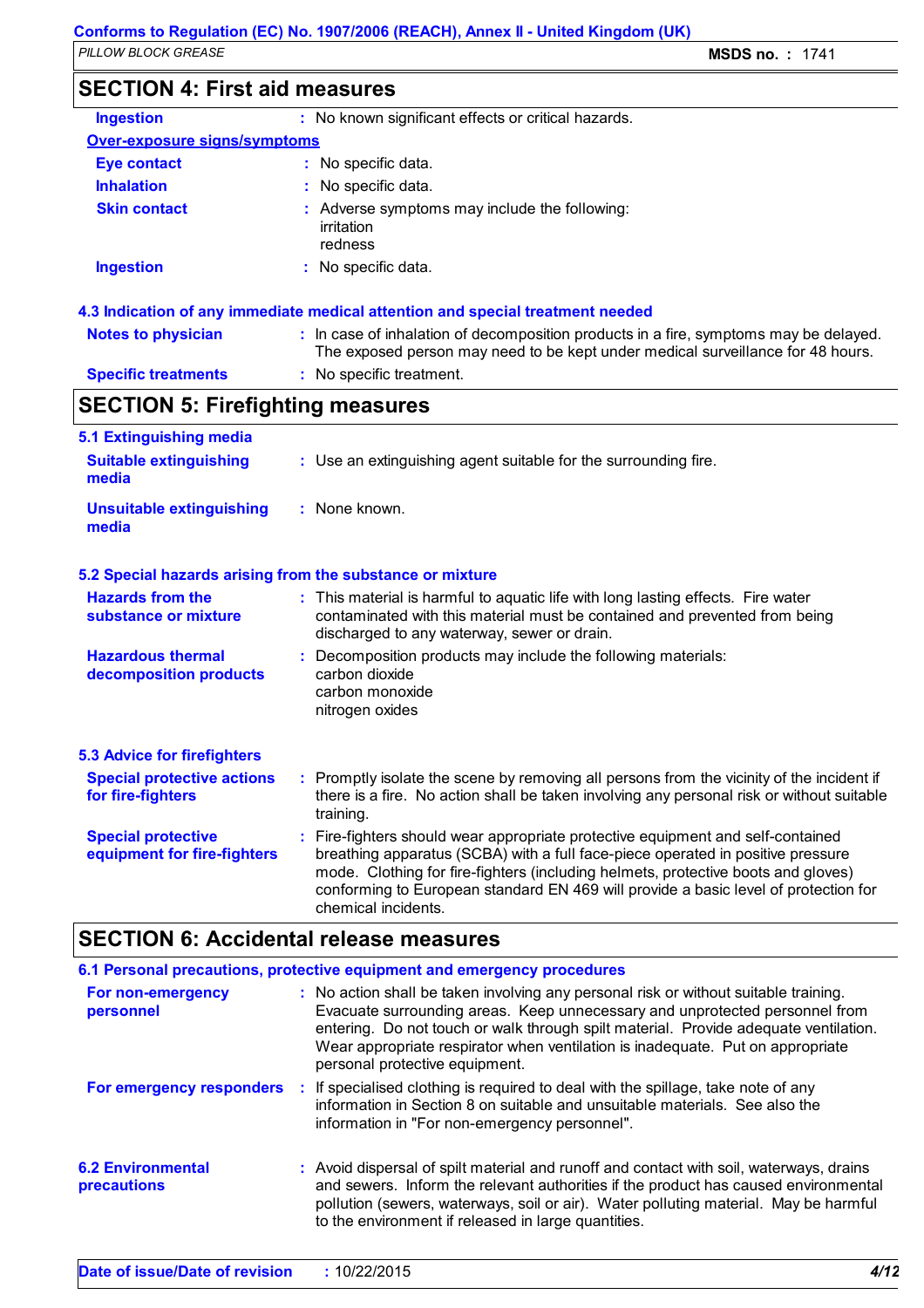#### **SECTION 6: Accidental release measures**

|                                           | 6.3 Methods and material for containment and cleaning up                                                                                                                                                                                                                                                                                                |
|-------------------------------------------|---------------------------------------------------------------------------------------------------------------------------------------------------------------------------------------------------------------------------------------------------------------------------------------------------------------------------------------------------------|
| <b>Small spill</b>                        | : Move containers from spill area. Avoid dust generation. Using a vacuum with HEPA<br>filter will reduce dust dispersal. Place spilled material in a designated, labeled waste<br>container. Dispose of via a licensed waste disposal contractor.                                                                                                       |
| <b>Large spill</b>                        | : Move containers from spill area. Approach the release from upwind. Prevent entry<br>into sewers, water courses, basements or confined areas. Avoid dust generation. Do<br>not dry sweep. Vacuum dust with equipment fitted with a HEPA filter and place in a<br>closed, labeled waste container. Dispose of via a licensed waste disposal contractor. |
| 6.4 Reference to other<br><b>sections</b> | : See Section 1 for emergency contact information.<br>See Section 8 for information on appropriate personal protective equipment.<br>See Section 13 for additional waste treatment information.                                                                                                                                                         |

#### **SECTION 7: Handling and storage**

The information in this section contains generic advice and guidance. The list of Identified Uses in Section 1 should be consulted for any available use-specific information provided in the Exposure Scenario(s).

#### **7.1 Precautions for safe handling**

| <b>Protective measures</b>                       | : Put on appropriate personal protective equipment (see Section 8). Persons with a<br>history of skin sensitization problems should not be employed in any process in which<br>this product is used. Do not get in eyes or on skin or clothing. Do not ingest. Avoid<br>release to the environment. Keep in the original container or an approved alternative<br>made from a compatible material, kept tightly closed when not in use. Empty<br>containers retain product residue and can be hazardous. Do not reuse container. |
|--------------------------------------------------|---------------------------------------------------------------------------------------------------------------------------------------------------------------------------------------------------------------------------------------------------------------------------------------------------------------------------------------------------------------------------------------------------------------------------------------------------------------------------------------------------------------------------------|
| <b>Advice on general</b><br>occupational hygiene | : Eating, drinking and smoking should be prohibited in areas where this material is<br>handled, stored and processed. Workers should wash hands and face before eating,<br>drinking and smoking. Remove contaminated clothing and protective equipment<br>before entering eating areas. See also Section 8 for additional information on<br>hygiene measures.                                                                                                                                                                   |

#### **7.2 Conditions for safe storage, including any incompatibilities**

Store in accordance with local regulations. Store in original container protected from direct sunlight in a dry, cool and well-ventilated area, away from incompatible materials (see Section 10) and food and drink. Keep container tightly closed and sealed until ready for use. Containers that have been opened must be carefully resealed and kept upright to prevent leakage. Do not store in unlabelled containers. Use appropriate containment to avoid environmental contamination.

| 7.3 Specific end use(s)           |                    |
|-----------------------------------|--------------------|
| <b>Recommendations</b>            | $:$ Not available. |
| <b>Industrial sector specific</b> | : Not available.   |
| <b>solutions</b>                  |                    |

#### **SECTION 8: Exposure controls/personal protection**

The information in this section contains generic advice and guidance. The list of Identified Uses in Section 1 should be consulted for any available use-specific information provided in the Exposure Scenario(s).

#### **8.1 Control parameters**

#### **Occupational exposure limits**

No exposure limit value known.

| <b>Recommended monitoring</b><br>procedures | : If this product contains ingredients with exposure limits, personal, workplace<br>atmosphere or biological monitoring may be required to determine the effectiveness<br>of the ventilation or other control measures and/or the necessity to use respiratory<br>protective equipment. Reference should be made to monitoring standards, such as<br>the following: European Standard EN 689 (Workplace atmospheres - Guidance for<br>the assessment of exposure by inhalation to chemical agents for comparison with<br>limit values and measurement strategy) European Standard EN 14042 (Workplace<br>atmospheres - Guide for the application and use of procedures for the assessment of<br>exposure to chemical and biological agents) European Standard EN 482<br>(Workplace atmospheres - General requirements for the performance of procedures |
|---------------------------------------------|---------------------------------------------------------------------------------------------------------------------------------------------------------------------------------------------------------------------------------------------------------------------------------------------------------------------------------------------------------------------------------------------------------------------------------------------------------------------------------------------------------------------------------------------------------------------------------------------------------------------------------------------------------------------------------------------------------------------------------------------------------------------------------------------------------------------------------------------------------|
|---------------------------------------------|---------------------------------------------------------------------------------------------------------------------------------------------------------------------------------------------------------------------------------------------------------------------------------------------------------------------------------------------------------------------------------------------------------------------------------------------------------------------------------------------------------------------------------------------------------------------------------------------------------------------------------------------------------------------------------------------------------------------------------------------------------------------------------------------------------------------------------------------------------|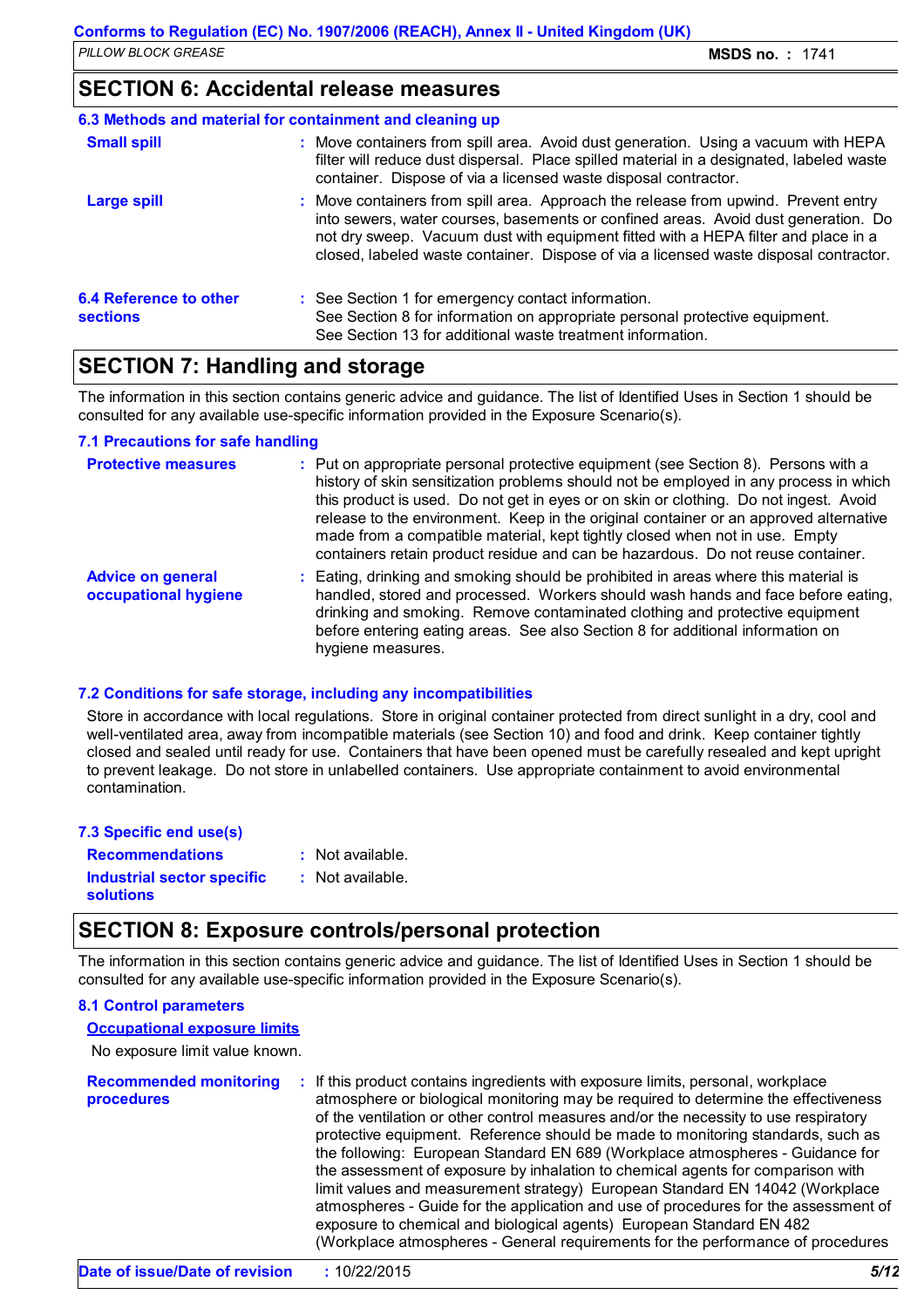|                                                  |    | <b>SECTION 8: Exposure controls/personal protection</b>                                                                                                                                                                                                                                                                                                                                                                                                                                                                                                                                                                |
|--------------------------------------------------|----|------------------------------------------------------------------------------------------------------------------------------------------------------------------------------------------------------------------------------------------------------------------------------------------------------------------------------------------------------------------------------------------------------------------------------------------------------------------------------------------------------------------------------------------------------------------------------------------------------------------------|
|                                                  |    | for the measurement of chemical agents) Reference to national guidance<br>documents for methods for the determination of hazardous substances will also be<br>required.                                                                                                                                                                                                                                                                                                                                                                                                                                                |
| <b>DNELS/DMELS</b><br>No DNELs/DMELs available.  |    |                                                                                                                                                                                                                                                                                                                                                                                                                                                                                                                                                                                                                        |
| <b>PNECs</b><br>No PNECs available               |    |                                                                                                                                                                                                                                                                                                                                                                                                                                                                                                                                                                                                                        |
| <b>8.2 Exposure controls</b>                     |    |                                                                                                                                                                                                                                                                                                                                                                                                                                                                                                                                                                                                                        |
| <b>Appropriate engineering</b><br>controls       |    | : Good general ventilation should be sufficient to control worker exposure to airborne<br>contaminants.                                                                                                                                                                                                                                                                                                                                                                                                                                                                                                                |
| <b>Individual protection measures</b>            |    |                                                                                                                                                                                                                                                                                                                                                                                                                                                                                                                                                                                                                        |
| <b>Hygiene measures</b>                          |    | : Wash hands, forearms and face thoroughly after handling chemical products, before<br>eating, smoking and using the lavatory and at the end of the working period.<br>Appropriate techniques should be used to remove potentially contaminated clothing.<br>Contaminated work clothing should not be allowed out of the workplace. Wash<br>contaminated clothing before reusing. Ensure that eyewash stations and safety<br>showers are close to the workstation location.                                                                                                                                            |
| <b>Eye/face protection</b>                       |    | : Safety eyewear complying with an approved standard should be used when a risk<br>assessment indicates this is necessary to avoid exposure to liquid splashes, mists,<br>gases or dusts. If contact is possible, the following protection should be worn,<br>unless the assessment indicates a higher degree of protection: safety glasses with<br>side-shields.                                                                                                                                                                                                                                                      |
| <b>Skin protection</b>                           |    |                                                                                                                                                                                                                                                                                                                                                                                                                                                                                                                                                                                                                        |
| <b>Hand protection</b>                           |    | : Chemical-resistant, impervious gloves complying with an approved standard should<br>be worn at all times when handling chemical products if a risk assessment indicates<br>this is necessary. Considering the parameters specified by the glove manufacturer,<br>check during use that the gloves are still retaining their protective properties. It<br>should be noted that the time to breakthrough for any glove material may be<br>different for different glove manufacturers. In the case of mixtures, consisting of<br>several substances, the protection time of the gloves cannot be accurately estimated. |
| <b>Body protection</b>                           |    | : Personal protective equipment for the body should be selected based on the task<br>being performed and the risks involved and should be approved by a specialist<br>before handling this product.                                                                                                                                                                                                                                                                                                                                                                                                                    |
| <b>Other skin protection</b>                     |    | : Appropriate footwear and any additional skin protection measures should be<br>selected based on the task being performed and the risks involved and should be<br>approved by a specialist before handling this product.                                                                                                                                                                                                                                                                                                                                                                                              |
| <b>Respiratory protection</b>                    |    | : Use a properly fitted, particulate filter respirator complying with an approved<br>standard if a risk assessment indicates this is necessary. Respirator selection must<br>be based on known or anticipated exposure levels, the hazards of the product and<br>the safe working limits of the selected respirator.                                                                                                                                                                                                                                                                                                   |
| <b>Environmental exposure</b><br><b>controls</b> | ÷. | Emissions from ventilation or work process equipment should be checked to ensure<br>they comply with the requirements of environmental protection legislation. In some<br>cases, fume scrubbers, filters or engineering modifications to the process equipment<br>will be necessary to reduce emissions to acceptable levels.                                                                                                                                                                                                                                                                                          |

## **SECTION 9: Physical and chemical properties**

| 9.1 Information on basic physical and chemical properties<br><b>Appearance</b> |                          |      |
|--------------------------------------------------------------------------------|--------------------------|------|
| <b>Physical state</b>                                                          | : Solid. [grease]        |      |
| <b>Colour</b>                                                                  | $\therefore$ Blue.       |      |
| <b>Odour</b>                                                                   | Mild. Petroleum oil<br>÷ |      |
| pH                                                                             | Not applicable.<br>÷     |      |
| <b>Melting point/freezing point</b>                                            | $:$ Not available.       |      |
| Initial boiling point and boiling<br>range                                     | Not available.<br>÷      |      |
| Date of issue/Date of revision                                                 | : 10/22/2015             | 6/12 |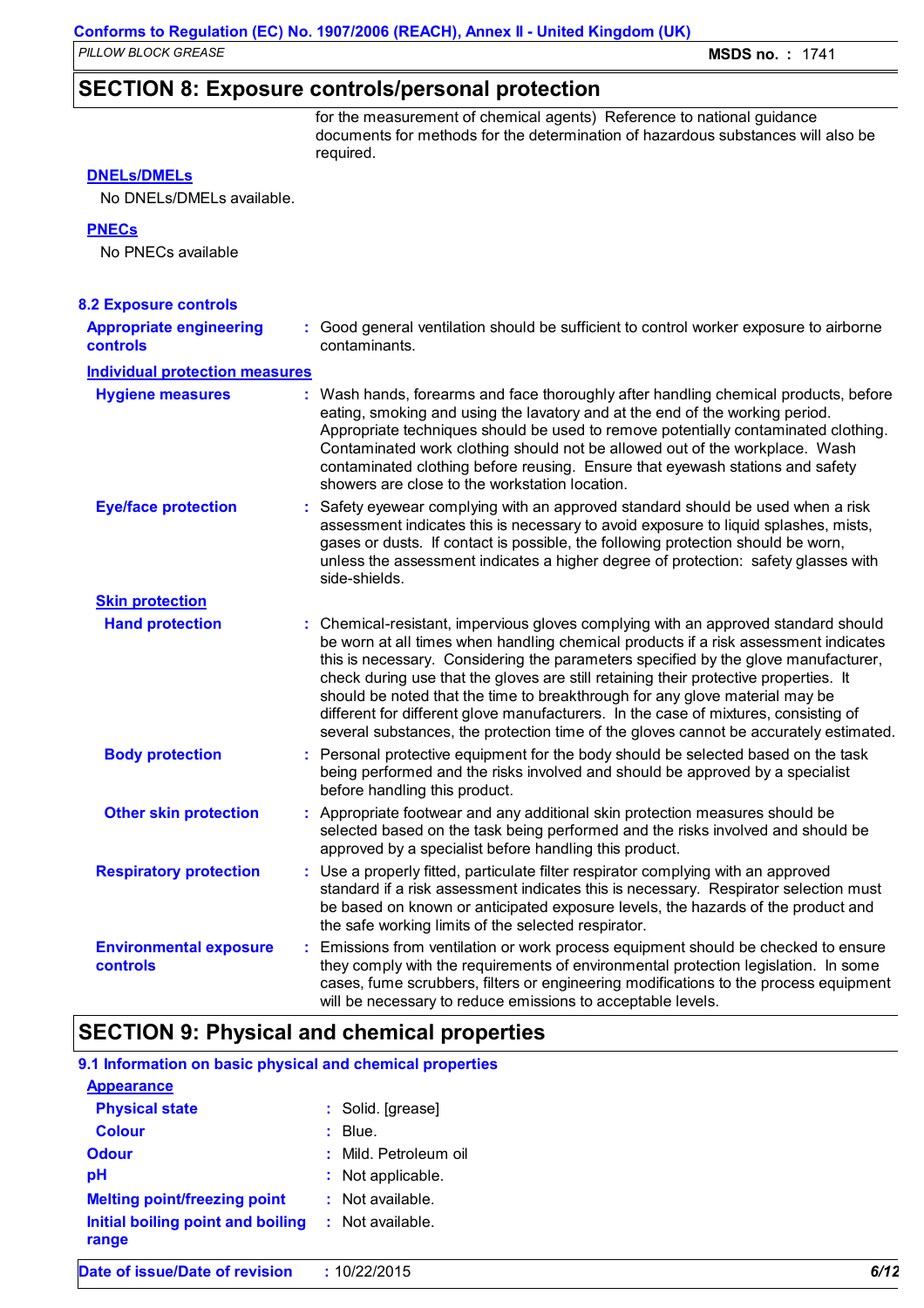### **SECTION 9: Physical and chemical properties**

| <b>Flash point</b>                                     | $:$ Not available.                                                                                                        |
|--------------------------------------------------------|---------------------------------------------------------------------------------------------------------------------------|
| <b>Evaporation rate</b>                                | $:$ Not available.                                                                                                        |
| <b>Flammability (solid, gas)</b>                       | Flammable in the presence of the following materials or conditions: open flames,<br>sparks and static discharge and heat. |
| <b>Upper/lower flammability or</b><br>explosive limits | $:$ Not available.                                                                                                        |
| <b>Vapour pressure</b>                                 | $:$ Not available.                                                                                                        |
| <b>Vapour density</b>                                  | $:$ Not available.                                                                                                        |
| <b>Density</b>                                         | $: 0.89$ g/cm <sup>3</sup>                                                                                                |
| <b>Solubility(ies)</b>                                 | Insoluble in the following materials: cold water.                                                                         |
| <b>Partition coefficient: n-octanol/</b><br>water      | Not available.                                                                                                            |
| <b>Auto-ignition temperature</b>                       | $:$ Not available.                                                                                                        |
| <b>Decomposition temperature</b>                       | : Not available.                                                                                                          |
| <b>Viscosity</b>                                       | Not available.                                                                                                            |
| <b>Explosive properties</b>                            | $:$ Not available.                                                                                                        |
| <b>Oxidising properties</b>                            | Not available.                                                                                                            |
|                                                        |                                                                                                                           |

#### **9.2 Other information**

No additional information.

### **SECTION 10: Stability and reactivity**

| <b>10.1 Reactivity</b>                            | : No specific test data related to reactivity available for this product or its ingredients.              |
|---------------------------------------------------|-----------------------------------------------------------------------------------------------------------|
| <b>10.2 Chemical stability</b>                    | : The product is stable.                                                                                  |
| <b>10.3 Possibility of</b><br>hazardous reactions | : Under normal conditions of storage and use, hazardous reactions will not occur.                         |
| <b>10.4 Conditions to avoid</b>                   | : No specific data.                                                                                       |
| 10.5 Incompatible materials                       | : No specific data.                                                                                       |
| <b>10.6 Hazardous</b><br>decomposition products   | : Under normal conditions of storage and use, hazardous decomposition products<br>should not be produced. |

## **SECTION 11: Toxicological information**

| 11.1 Information on toxicological effects |                                                     |                                                                                     |  |  |
|-------------------------------------------|-----------------------------------------------------|-------------------------------------------------------------------------------------|--|--|
| <b>Acute toxicity</b>                     |                                                     |                                                                                     |  |  |
| <b>Conclusion/Summary</b>                 | : No known significant effects or critical hazards. |                                                                                     |  |  |
| <b>Acute toxicity estimates</b>           |                                                     |                                                                                     |  |  |
|                                           | <b>Route</b>                                        | <b>ATE value</b>                                                                    |  |  |
| Dermal                                    |                                                     | 88155.8 mg/kg                                                                       |  |  |
| <b>Irritation/Corrosion</b>               |                                                     |                                                                                     |  |  |
| <b>Conclusion/Summary</b>                 |                                                     |                                                                                     |  |  |
| <b>Skin</b>                               | : No known significant effects or critical hazards. |                                                                                     |  |  |
| <b>Eyes</b>                               | : No known significant effects or critical hazards. |                                                                                     |  |  |
| <b>Respiratory</b>                        | : No known significant effects or critical hazards. |                                                                                     |  |  |
| <b>Sensitisation</b>                      |                                                     |                                                                                     |  |  |
| <b>Conclusion/Summary</b>                 |                                                     |                                                                                     |  |  |
| <b>Skin</b>                               | : May cause an allergic skin reaction.              |                                                                                     |  |  |
| <b>Respiratory</b>                        | : Sensitisation not suspected for humans.           |                                                                                     |  |  |
| <b>Mutagenicity</b>                       |                                                     |                                                                                     |  |  |
| <b>Conclusion/Summary</b>                 | humans.                                             | : There are no data available on the mixture itself. Mutagenicity not suspected for |  |  |
|                                           |                                                     |                                                                                     |  |  |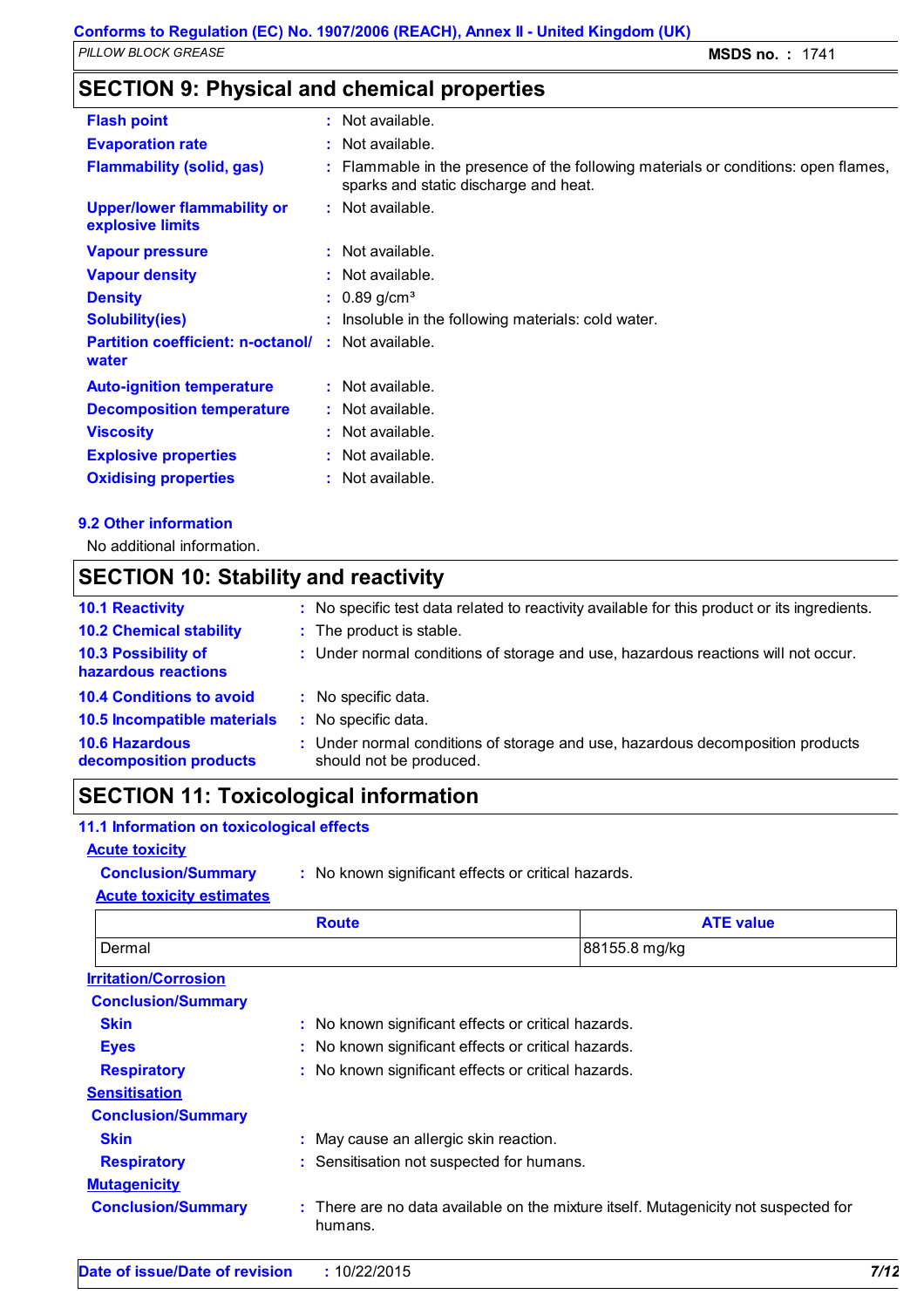### **SECTION 11: Toxicological information**

| <b>Carcinogenicity</b>                                    |                                                                                                                              |
|-----------------------------------------------------------|------------------------------------------------------------------------------------------------------------------------------|
| <b>Conclusion/Summary</b>                                 | : There are no data available on the mixture itself. Carcinogenicity not suspected for<br>humans.                            |
| <b>Reproductive toxicity</b>                              |                                                                                                                              |
| <b>Conclusion/Summary</b>                                 | : There are no data available on the mixture itself. Not considered to be dangerous to<br>humans, according to our database. |
| <b>Teratogenicity</b>                                     |                                                                                                                              |
| <b>Conclusion/Summary</b>                                 | : There are no data available on the mixture itself. Teratogenicity not suspected for<br>humans.                             |
| <b>Specific target organ toxicity (single exposure)</b>   |                                                                                                                              |
| Not available.                                            |                                                                                                                              |
| <b>Specific target organ toxicity (repeated exposure)</b> |                                                                                                                              |
| Not available.                                            |                                                                                                                              |
| <b>Aspiration hazard</b>                                  |                                                                                                                              |
| Not available.                                            |                                                                                                                              |
|                                                           |                                                                                                                              |
| <b>Information on the likely</b><br>routes of exposure    | : Routes of entry anticipated: Oral, Dermal.                                                                                 |
| <b>Potential acute health effects</b>                     |                                                                                                                              |
| <b>Eye contact</b>                                        | : No known significant effects or critical hazards.                                                                          |
| <b>Inhalation</b>                                         | : No known significant effects or critical hazards.                                                                          |
| <b>Skin contact</b>                                       | : May cause an allergic skin reaction.                                                                                       |
| <b>Ingestion</b>                                          | : No known significant effects or critical hazards.                                                                          |
|                                                           | <b>Symptoms related to the physical, chemical and toxicological characteristics</b>                                          |
| <b>Eye contact</b>                                        | : No specific data.                                                                                                          |
| <b>Inhalation</b>                                         | : No specific data.                                                                                                          |
| <b>Skin contact</b>                                       | : Adverse symptoms may include the following:<br>irritation<br>redness                                                       |
| <b>Ingestion</b>                                          | : No specific data.                                                                                                          |
|                                                           | Delayed and immediate effects and also chronic effects from short and long term exposure                                     |
| <b>Short term exposure</b>                                |                                                                                                                              |
| <b>Potential immediate</b><br>effects                     | : Not available.                                                                                                             |
| <b>Potential delayed effects</b>                          | : Not available.                                                                                                             |
| <b>Long term exposure</b>                                 |                                                                                                                              |
| <b>Potential immediate</b><br>effects                     | : Not available.                                                                                                             |
| <b>Potential delayed effects</b>                          | : Not available.                                                                                                             |
| <b>Potential chronic health effects</b>                   |                                                                                                                              |
| <b>Conclusion/Summary</b>                                 | : No known significant effects or critical hazards.                                                                          |
| <b>General</b>                                            | Once sensitized, a severe allergic reaction may occur when subsequently exposed to<br>very low levels.                       |
| <b>Carcinogenicity</b>                                    | : No known significant effects or critical hazards.                                                                          |
| <b>Mutagenicity</b>                                       | No known significant effects or critical hazards.                                                                            |
| <b>Teratogenicity</b>                                     | No known significant effects or critical hazards.                                                                            |
| <b>Developmental effects</b>                              | : No known significant effects or critical hazards.                                                                          |
| <b>Fertility effects</b>                                  | : No known significant effects or critical hazards.                                                                          |
| <b>Other information</b>                                  | : Not available.                                                                                                             |
|                                                           |                                                                                                                              |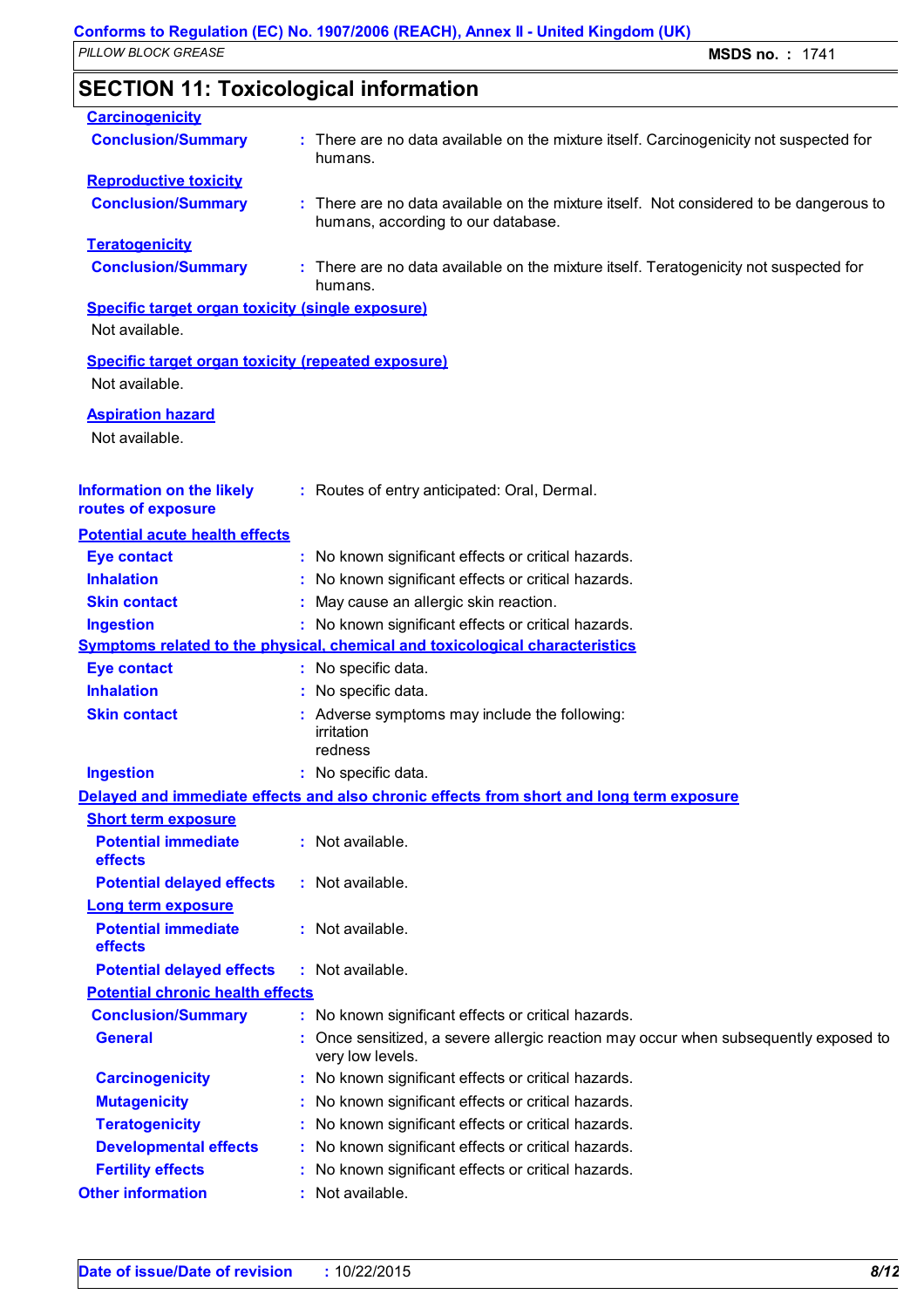### **SECTION 12: Ecological information**

#### **12.1 Toxicity**

**Conclusion/Summary :** There are no data available on the mixture itself.

#### **12.2 Persistence and degradability**

| <b>Conclusion/Summary</b>      | : Not readily biodegradable. |                   |                  |
|--------------------------------|------------------------------|-------------------|------------------|
| <b>Product/ingredient name</b> | <b>Aquatic half-life</b>     | <b>Photolysis</b> | Biodegradability |
| PILLOW BLOCK GREASE            |                              |                   | Not readily      |

#### **12.3 Bioaccumulative potential**

| <b>Product/ingredient name</b>                                               | $\mathsf{LocP}_\mathsf{ow}$ | <b>BCF</b> | <b>Potential</b> |
|------------------------------------------------------------------------------|-----------------------------|------------|------------------|
| $ 3,3'-divc$ dicyclohexyl-1,1'-<br>  methylenebis(4,1-phenylene)  <br>diurea | 6.9                         |            | high             |

#### **12.4 Mobility in soil**

| <b>Soil/water partition</b><br><b>coefficient (Koc)</b> | : Not available.   |
|---------------------------------------------------------|--------------------|
| <b>Mobility</b>                                         | $:$ Not available. |

| 12.5 Results of PBT and vPvB assessment |  |                   |
|-----------------------------------------|--|-------------------|
| <b>PBT</b>                              |  | : Not applicable. |
| <b>vPvB</b>                             |  | : Not applicable. |

**12.6 Other adverse effects** : No known significant effects or critical hazards.

#### **SECTION 13: Disposal considerations**

The information in this section contains generic advice and guidance. The list of Identified Uses in Section 1 should be consulted for any available use-specific information provided in the Exposure Scenario(s).

#### **13.1 Waste treatment methods**

| <b>Product</b>             |                                                                                                                                                                                                                                                                                                                                                                                                                                                                                                                                                     |
|----------------------------|-----------------------------------------------------------------------------------------------------------------------------------------------------------------------------------------------------------------------------------------------------------------------------------------------------------------------------------------------------------------------------------------------------------------------------------------------------------------------------------------------------------------------------------------------------|
| <b>Methods of disposal</b> | : The generation of waste should be avoided or minimised wherever possible.<br>Disposal of this product, solutions and any by-products should at all times comply<br>with the requirements of environmental protection and waste disposal legislation and<br>any regional local authority requirements. Dispose of surplus and non-recyclable<br>products via a licensed waste disposal contractor. Waste should not be disposed of<br>untreated to the sewer unless fully compliant with the requirements of all authorities<br>with jurisdiction. |
| <b>Hazardous waste</b>     | : The classification of the product may meet the criteria for a hazardous waste.                                                                                                                                                                                                                                                                                                                                                                                                                                                                    |
| <b>Packaging</b>           |                                                                                                                                                                                                                                                                                                                                                                                                                                                                                                                                                     |
| <b>Methods of disposal</b> | : The generation of waste should be avoided or minimised wherever possible. Waste<br>packaging should be recycled. Incineration or landfill should only be considered<br>when recycling is not feasible.                                                                                                                                                                                                                                                                                                                                            |
| <b>Special precautions</b> | : This material and its container must be disposed of in a safe way. Care should be<br>taken when handling emptied containers that have not been cleaned or rinsed out.<br>Empty containers or liners may retain some product residues. Avoid dispersal of spilt<br>material and runoff and contact with soil, waterways, drains and sewers.                                                                                                                                                                                                        |
| APATIALI <i>I I</i>        |                                                                                                                                                                                                                                                                                                                                                                                                                                                                                                                                                     |

#### **SECTION 14: Transport information**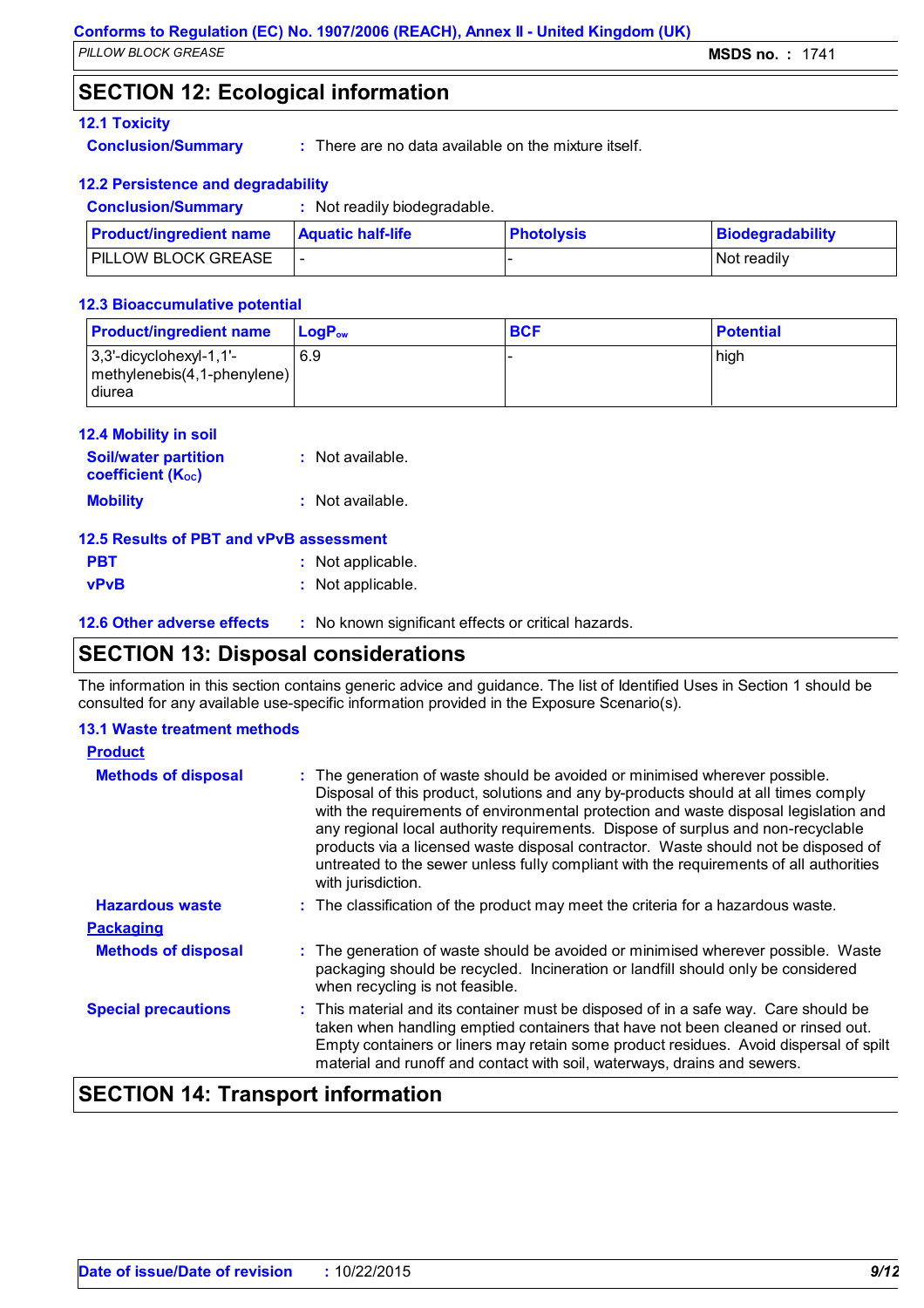### **SECTION 14: Transport information**

|                                           | <b>ADR/RID</b> | <b>ADN</b>                                                                                             | <b>IMDG</b>    | <b>IATA</b>    |
|-------------------------------------------|----------------|--------------------------------------------------------------------------------------------------------|----------------|----------------|
| 14.1 UN number                            | Not regulated. | 9005                                                                                                   | Not regulated. | Not regulated. |
| 14.2 UN proper<br>shipping name           |                | <b>ENVIRONMENTALLY</b><br><b>HAZARDOUS</b><br>SUBSTANCE, SOLID,<br>N.O.S.                              |                |                |
| <b>14.3 Transport</b><br>hazard class(es) |                | $\overline{\mathbf{S}}$                                                                                |                |                |
| <b>14.4 Packing group</b>                 |                | $\overline{\phantom{0}}$                                                                               |                |                |
| 14.5<br><b>Environmental</b><br>hazards   | No.            | Yes.                                                                                                   | No.            | No.            |
| <b>Additional</b><br>information          |                | $\sqrt{V}$ product is only<br>regulated as a<br>dangerous good when<br>transported in tank<br>vessels. |                |                |

**14.6 Special precautions for user**

**Transport within user's premises:** always transport in closed containers that are **:** upright and secure. Ensure that persons transporting the product know what to do in the event of an accident or spillage.

**14.7 Transport in bulk according to Annex II of MARPOL 73/78 and the IBC Code**

### **SECTION 15: Regulatory information**

**:** Not available.

|                                                                                                                                                                                   | 15.1 Safety, health and environmental regulations/legislation specific for the substance or mixture                                                                                         |  |  |
|-----------------------------------------------------------------------------------------------------------------------------------------------------------------------------------|---------------------------------------------------------------------------------------------------------------------------------------------------------------------------------------------|--|--|
| EU Regulation (EC) No. 1907/2006 (REACH)                                                                                                                                          |                                                                                                                                                                                             |  |  |
|                                                                                                                                                                                   | <b>Annex XIV - List of substances subject to authorisation</b>                                                                                                                              |  |  |
| <b>Substances of very high concern</b>                                                                                                                                            |                                                                                                                                                                                             |  |  |
| None of the components are listed.                                                                                                                                                |                                                                                                                                                                                             |  |  |
| <b>Annex XVII - Restrictions : Not applicable.</b><br>on the manufacture,<br>placing on the market and<br>use of certain dangerous<br>substances, mixtures and<br><b>articles</b> |                                                                                                                                                                                             |  |  |
| <b>Other EU regulations</b>                                                                                                                                                       |                                                                                                                                                                                             |  |  |
| <b>Europe inventory</b><br><b>EINECS/ELINCS</b>                                                                                                                                   | : At least one component is not listed in EINECS but all such components are listed in<br>ELINCS.<br>Please contact your supplier for information on the inventory status of this material. |  |  |
| <b>Black List Chemicals</b><br>(76/464/EEC)                                                                                                                                       | : Not listed                                                                                                                                                                                |  |  |
| <b>Priority List Chemicals</b><br>(793/93/EEC)                                                                                                                                    | : Not listed                                                                                                                                                                                |  |  |
| <b>Integrated pollution</b><br>prevention and control<br>list (IPPC) - Air                                                                                                        | : Not listed                                                                                                                                                                                |  |  |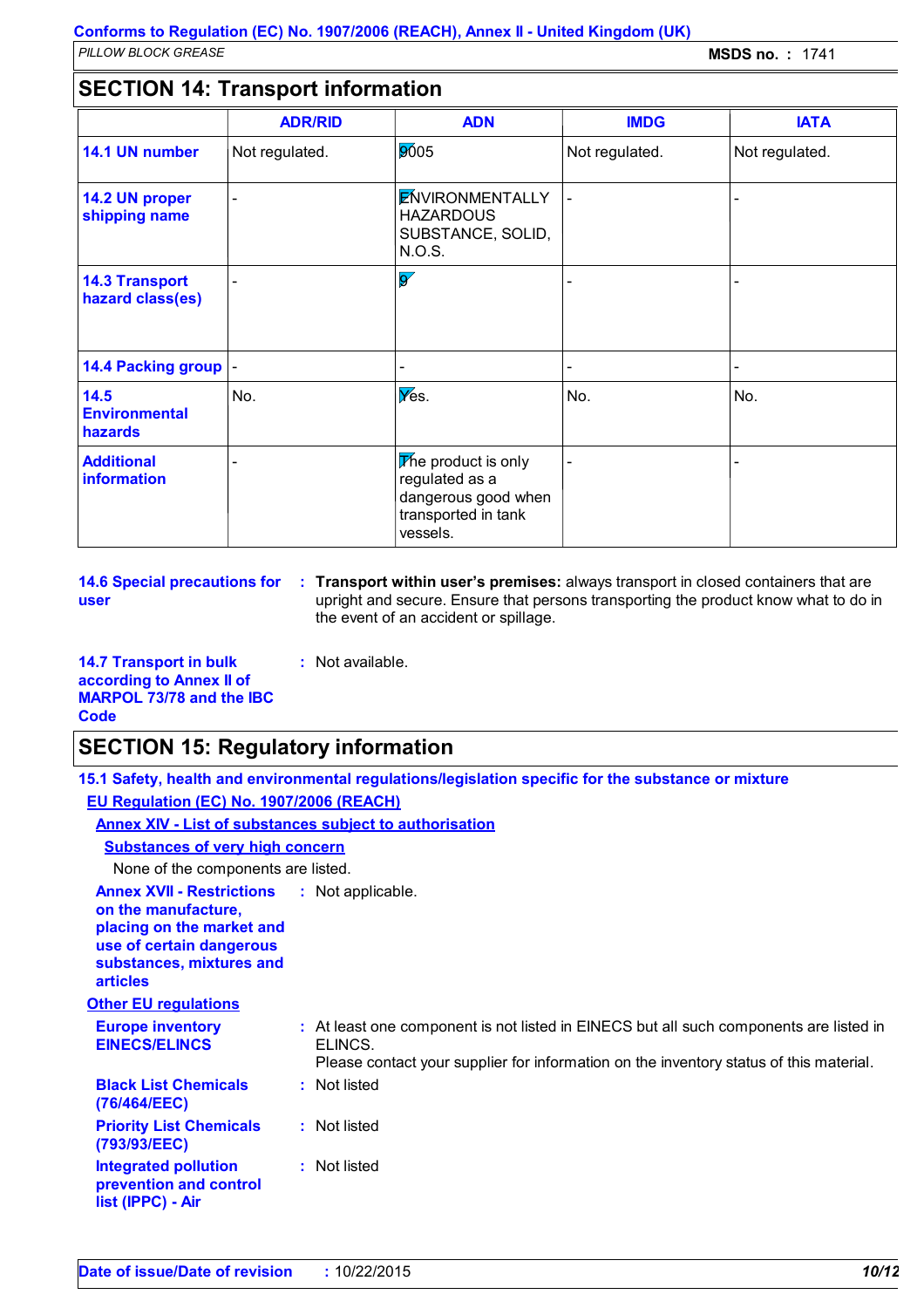### **SECTION 15: Regulatory information**

| <b>Integrated pollution</b><br>prevention and control<br>list (IPPC) - Water       | : Not listed                                                                                    |
|------------------------------------------------------------------------------------|-------------------------------------------------------------------------------------------------|
| <b>Seveso Directive</b>                                                            |                                                                                                 |
| This product is not controlled under the Seveso Directive.                         |                                                                                                 |
| <b>International regulations</b>                                                   |                                                                                                 |
| <b>Chemical Weapons</b><br><b>Convention List Schedule I</b><br><b>Chemicals</b>   | : Not listed                                                                                    |
| <b>Chemical Weapons</b><br><b>Convention List Schedule II</b><br><b>Chemicals</b>  | : Not listed                                                                                    |
| <b>Chemical Weapons</b><br><b>Convention List Schedule</b><br><b>III Chemicals</b> | : Not listed                                                                                    |
| <b>15.2 Chemical Safety</b><br>Assessment                                          | : This product contains substances for which Chemical Safety Assessments are still<br>required. |

### **SECTION 16: Other information**

|  | $\nabla$ Indicates information that has changed from previously issued version.                                                                                                                                                                                                                                                                                                       |
|--|---------------------------------------------------------------------------------------------------------------------------------------------------------------------------------------------------------------------------------------------------------------------------------------------------------------------------------------------------------------------------------------|
|  | <b>Abbreviations and acronyms : ATE = Acute Toxicity Estimate</b><br>CLP = Classification, Labelling and Packaging Regulation [Regulation (EC) No.<br>1272/2008]<br>DMEL = Derived Minimal Effect Level<br>DNEL = Derived No Effect Level<br>EUH statement = CLP-specific Hazard statement<br>PBT = Persistent, Bioaccumulative and Toxic<br>PNEC = Predicted No Effect Concentration |
|  | <b>RRN = REACH Registration Number</b><br>vPvB = Very Persistent and Very Bioaccumulative                                                                                                                                                                                                                                                                                             |

**Procedure used to derive the classification according to Regulation (EC) No. 1272/2008 [CLP/GHS]**

| <b>Classification</b>                                  |                                                                                                                                                                               | <b>Justification</b>                                                                                                                                                                                                                                                                                                                                                                                |
|--------------------------------------------------------|-------------------------------------------------------------------------------------------------------------------------------------------------------------------------------|-----------------------------------------------------------------------------------------------------------------------------------------------------------------------------------------------------------------------------------------------------------------------------------------------------------------------------------------------------------------------------------------------------|
| Skin Sens. 1, H317<br>Aquatic Chronic 3, H412          |                                                                                                                                                                               | Calculation method<br>Calculation method                                                                                                                                                                                                                                                                                                                                                            |
| <b>Full text of abbreviated H</b><br><b>statements</b> | : H312<br>Harmful in contact with skin.<br>H <sub>315</sub><br>Causes skin irritation.<br>H317<br>H319<br>Causes serious eye irritation.<br>H411<br>H412<br>H413              | May cause an allergic skin reaction.<br>Toxic to aquatic life with long lasting effects.<br>Harmful to aquatic life with long lasting effects.<br>May cause long lasting harmful effects to aquatic life.                                                                                                                                                                                           |
| <b>Full text of classifications</b><br>[CLP/GHS]       | Eye Irrit. 2, H319<br>Skin Irrit. 2, H315<br>Skin Sens. 1, H317                                                                                                               | : Acute Tox. 4, H312 ACUTE TOXICITY (dermal) - Category 4<br>Aquatic Chronic 2, H411 LONG-TERM AQUATIC HAZARD - Category 2<br>Aquatic Chronic 3, H412 LONG-TERM AQUATIC HAZARD - Category 3<br>Aquatic Chronic 4, H413 LONG-TERM AQUATIC HAZARD - Category 4<br>SERIOUS EYE DAMAGE/ EYE IRRITATION - Category 2<br>SKIN CORROSION/IRRITATION - Category 2<br><b>SKIN SENSITIZATION - Category 1</b> |
| <b>Full text of abbreviated R</b><br>phrases           | : R21- Harmful in contact with skin.<br>R36/38- Irritating to eyes and skin.<br>R43- May cause sensitisation by skin contact.<br>aquatic environment.<br>aquatic environment. | R51/53- Toxic to aquatic organisms, may cause long-term adverse effects in the<br>R52/53- Harmful to aquatic organisms, may cause long-term adverse effects in the<br>R53- May cause long-term adverse effects in the aquatic environment.                                                                                                                                                          |